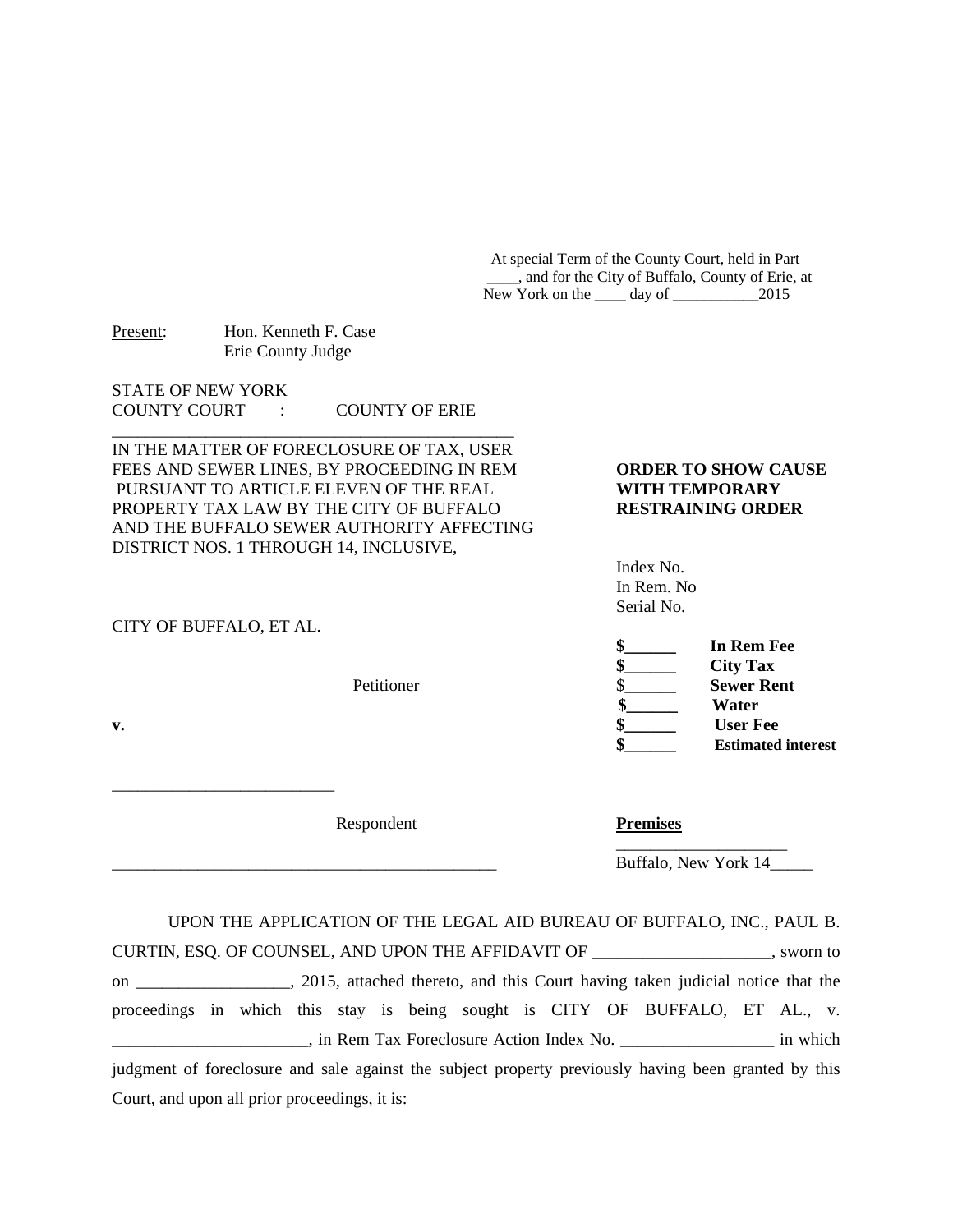ORDERED, that the CITY OF BUFFALO, ET AL., show cause at a Special Term of this court to be held at the Erie County Courthouse, 25 Delaware Avenue, Part 10, 1<sup>st</sup> Floor, City of Buffalo, New York, on the  $\_\_\_\_$  day of  $\_\_\_\_\_\_\_\.\_201\_\_\_\_at\_\_\_\_\.\_AM/PM,$  therefore, or as soon thereafter as counsel can be heard, why this Court should not invalidate the tax foreclosure sale held on October \_\_\_\_, 2015, by the Petitioner pertaining to \_\_\_\_\_\_\_\_\_\_\_\_\_\_\_\_\_\_\_\_, Buffalo, New York 14\_\_\_ by granting a temporary restraining order preventing transfer of the deed, and allowing Respondent, to pay off the taxes due.

 ORDERED, that the consummation of the sale of the abovementioned property at the In Rem Tax Foreclosure Auction that took place on October \_\_\_\_\_, 2015 is hereby temporarily stayed and the City of Buffalo is directed not to execute a deed pending the return date of this application; and it is further

 ORDERED, that service of a copy of the Order to Show Cause and the papers upon which it had been granted, shall be made by serving Ilo Noble, Acting Corporation Counsel, Attorney for the City of Buffalo at 1100 City Hall, Buffalo, New York 14202 and \_\_\_\_\_\_\_\_\_\_\_\_\_\_\_\_\_\_\_\_\_\_\_\_\_\_\_\_\_\_\_\_\_\_\_\_\_\_\_\_\_\_, the successful bidder on October \_\_\_, 2015, on or before \_\_\_\_\_\_\_\_\_\_\_\_\_\_\_\_\_\_\_\_\_\_\_, 201\_\_\_\_, such service shall be deemed good and sufficient.

Dated:

 $\frac{1}{\sqrt{2\pi}}$  , which is a set of the set of the set of the set of the set of the set of the set of the set of the set of the set of the set of the set of the set of the set of the set of the set of the set of the set of Kenneth F. Case Erie County Court Judge

Granted: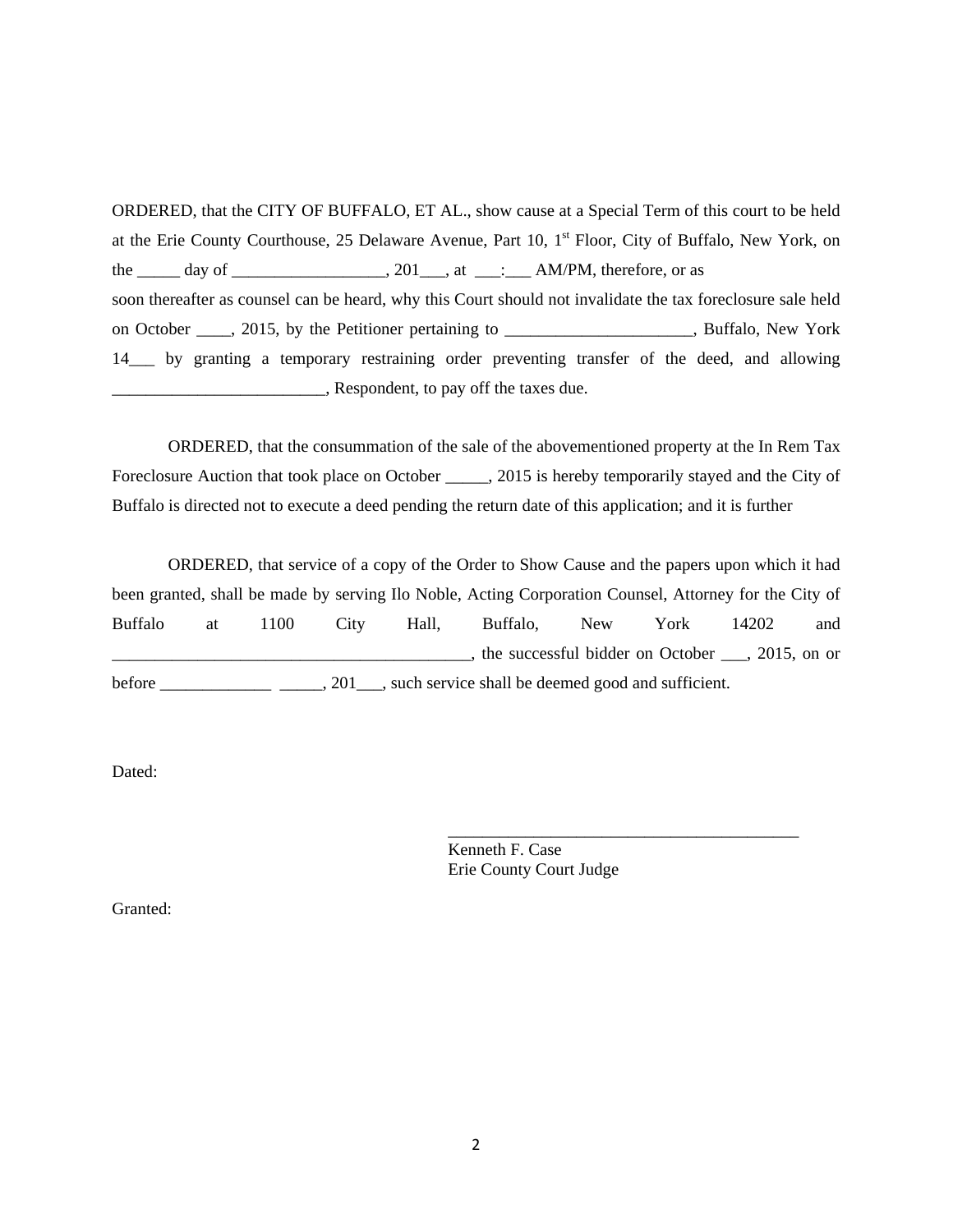|                                     | <b>STATE OF NEW YORK</b><br>COUNTY COURT :<br><b>COUNTY OF ERIE</b>                                                                                                                                                                                                 |                                                                                                                                                          |  |  |
|-------------------------------------|---------------------------------------------------------------------------------------------------------------------------------------------------------------------------------------------------------------------------------------------------------------------|----------------------------------------------------------------------------------------------------------------------------------------------------------|--|--|
|                                     | IN THE MATTER OF FORECLOSURE OF TAX, USER<br>FEES AND SEWER LINES, BY PROCEEDING IN REM<br>PURSUANT TO ARTICLE ELEVEN OF THE REAL<br>PROPERTY TAX LAW BY THE CITY OF BUFFALO<br>AND THE BUFFALO SEWER AUTHORITY AFFECTING<br>DISTRICT NOS. 1 THROUGH 14, INCLUSIVE, | <b>AFFIDAVIT OF</b><br><b>RESPONDENT</b>                                                                                                                 |  |  |
|                                     | CITY OF BUFFALO, ET AL.,                                                                                                                                                                                                                                            | Index No.<br>In Rem. No.<br>Serial No.                                                                                                                   |  |  |
|                                     | Petitioner,                                                                                                                                                                                                                                                         |                                                                                                                                                          |  |  |
| v.                                  |                                                                                                                                                                                                                                                                     | <b>In Rem Fee</b><br>$\frac{\S_{\perp}}{\S_{\perp}}$<br><b>City Tax</b><br><b>Sewer Rent</b><br><b>User Fee \$</b><br>Water<br><b>Estimated Interest</b> |  |  |
|                                     | Respondent                                                                                                                                                                                                                                                          | <b>Premises</b>                                                                                                                                          |  |  |
|                                     |                                                                                                                                                                                                                                                                     | Buffalo, New York 14                                                                                                                                     |  |  |
| State of New York<br>County of Erie | SS:                                                                                                                                                                                                                                                                 |                                                                                                                                                          |  |  |
|                                     | I, ___________________________________, being duly sworn, deposes and says:                                                                                                                                                                                         |                                                                                                                                                          |  |  |
| 1.                                  |                                                                                                                                                                                                                                                                     |                                                                                                                                                          |  |  |
| 2.                                  | I am ______ years old and have owned the aforementioned property for ________ years.                                                                                                                                                                                |                                                                                                                                                          |  |  |
| 3.                                  | I owe <u>equilibration</u> mortgage on the property and it is my primary residence.                                                                                                                                                                                 |                                                                                                                                                          |  |  |
| 4.                                  |                                                                                                                                                                                                                                                                     |                                                                                                                                                          |  |  |
|                                     |                                                                                                                                                                                                                                                                     |                                                                                                                                                          |  |  |
| 5.                                  | FINANCIAL HARDSHIP: I receive social security in the amount of seven hundred and<br>eighty seven dollars (\$787) per month.                                                                                                                                         |                                                                                                                                                          |  |  |
| 6.                                  | I became aware of the foreclosure after receiving a letter from the City of Buffalo, dated<br>2015, informing that my house was sold on October _____, 2015, and I<br>immediately sought legal assistance.                                                          |                                                                                                                                                          |  |  |